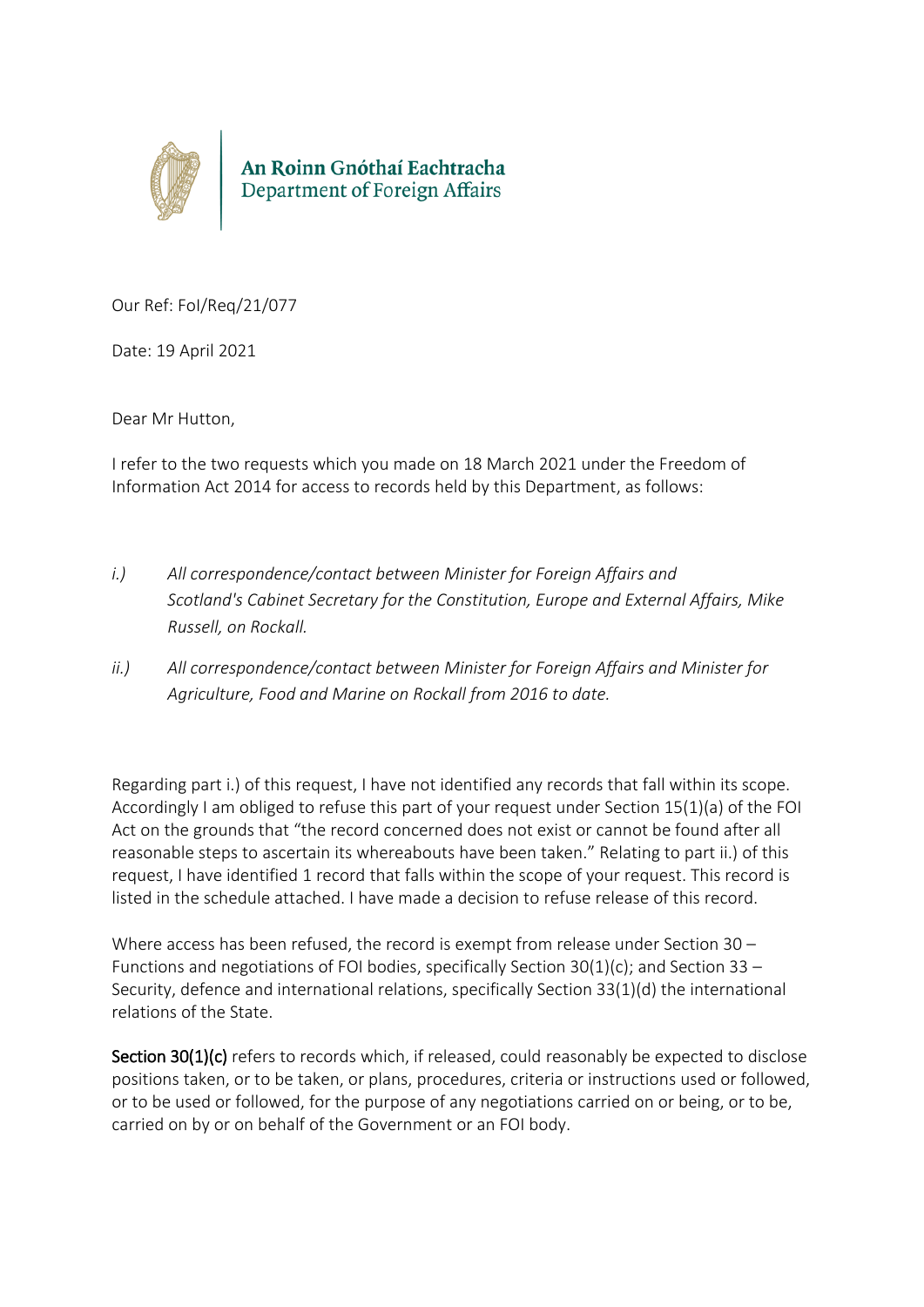The Department of Foreign Affairs is regularly involved in complex negotiations in the course of managing relations between Ireland and 192 countries around the world across a wide range of policy areas. Based on the Department's direct knowledge and expertise in preparing for, and engaging in, negotiations, it is important to maintain confidentiality and mutuality of trust to protect and promote Ireland's interests internationally.

Section 33(1)(d) refers to records which, if released, could reasonably be expected to adversely affect the international relations of the State. Successful diplomatic relations also depend upon the creation and maintenance of trust between governments on matters that may be under mutual discussion. Based on the Department's direct knowledge and expertise in international relations, its strongly held position is that the mere granting of access to records will adversely affect the State's relations by introducing major doubts with regard to the security and confidentiality of our communications on matters pertinent to Ireland's diplomatic relationships around the world.

I have weighed these considerations against the potential value to the public interest in releasing the record in this case. I have considered the likelihood that the release of the record could result in negative consequences and have taken into account their likely impact. On balance, I am satisfied that the circumstances favour refusal rather than release of the relevant record in this case.

I am attaching a link to a response to a Parliamentary Question which may be of interest to you: Maritime Jurisdiction – Wednesday, 10 Mar 2021 – [Parliamentary Questions \(33rd](https://www.oireachtas.ie/en/debates/question/2021-03-10/444/?highlight%5B0%5D=rockall)  Dáil) – [Houses of the Oireachtas](https://www.oireachtas.ie/en/debates/question/2021-03-10/444/?highlight%5B0%5D=rockall). This Parliamentary Question response was to Deputy Pádraig Mac Lochlainn by the Minister for Foreign Affairs detailing the contact between him and the Scottish Cabinet Secretary for the Constitution, Europe and External Affairs, Mike Russell, in the course of which, the topic of Rockall was raised.

The Government of Ireland's longstanding position on Rockall has been clearly articulated. Ireland has never made any claims to Rockall, which is a small, uninhabitable granite rock located approximately 160 nautical miles west of the Scottish islands of St. Kilda and some 230 nautical miles to the north-west of Donegal. Nor has Ireland ever recognised British sovereignty claims over Rockall, and accordingly has not recognised a 12 nautical mile territorial sea around it either.

## Right of Appeal

Should you wish to appeal this decision, you may do so in writing to the Freedom of Information Unit, Department of Foreign Affairs and Trade, 76-78 Harcourt Street, Dublin 2 or by email to **foi@dfa.ie**. A fee applies for an appeal for access to non-personal information; the level of this fee has been set at €30, (€10 for medical card holders). A copy of the medical card should be provided to avail of the reduced fee. For methods of payment, please contact FOI Unit at [foi@dfa.ie,](mailto:foi@dfa.ie) or 01-4082618.

You should make your appeal within 4 weeks (20 working days) from the date of this notification. However, the making of a late appeal may be permitted in appropriate